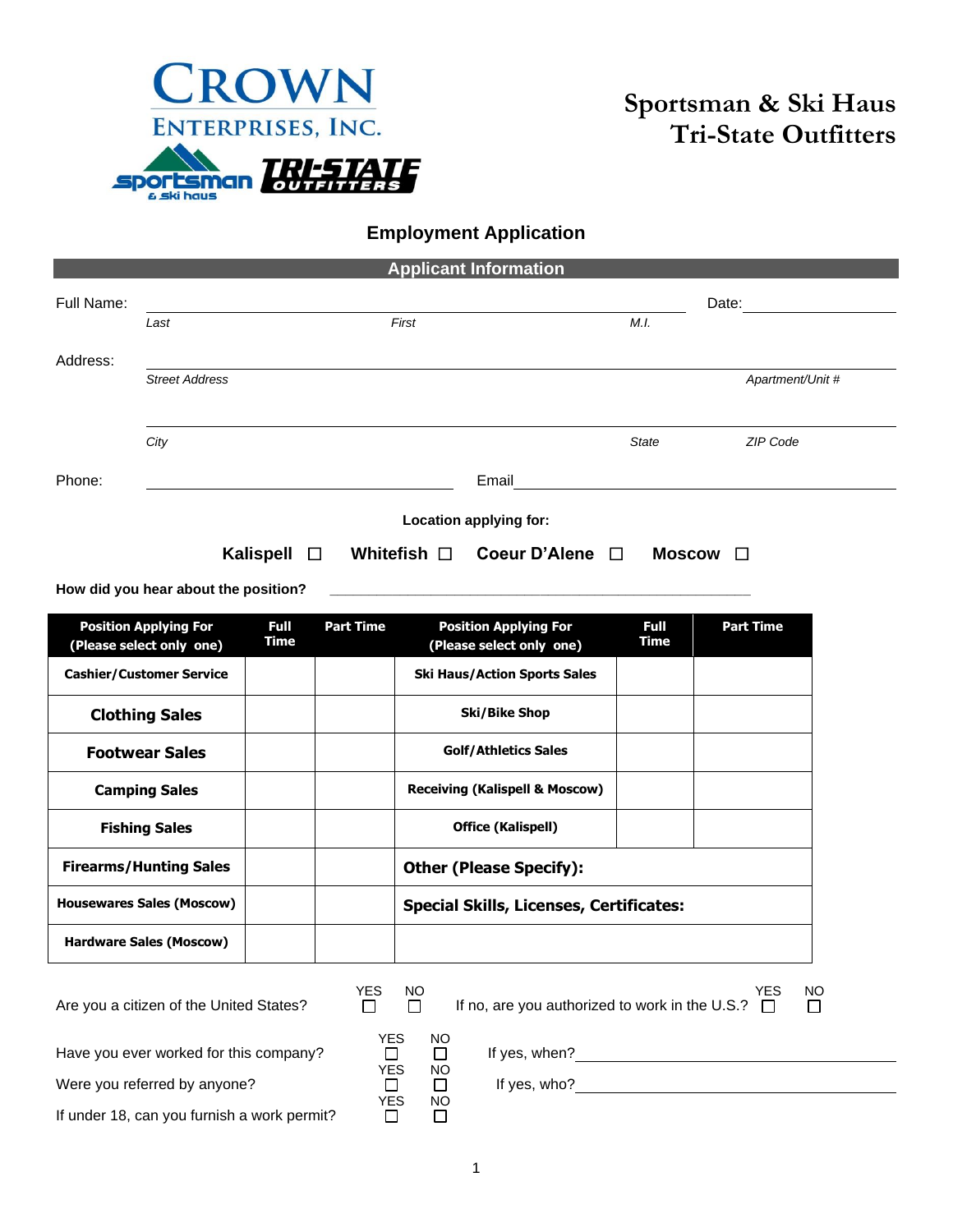## **Education History**

| High School:          | <u> The Communication of the Communication</u>                                                                                                                                                                                                                                              |                      |               |                           |                                                                                                                                                                                                                                |
|-----------------------|---------------------------------------------------------------------------------------------------------------------------------------------------------------------------------------------------------------------------------------------------------------------------------------------|----------------------|---------------|---------------------------|--------------------------------------------------------------------------------------------------------------------------------------------------------------------------------------------------------------------------------|
| From: $\qquad \qquad$ | Did you graduate? $\square$                                                                                                                                                                                                                                                                 | YES                  | NO.<br>$\Box$ | Years                     |                                                                                                                                                                                                                                |
|                       |                                                                                                                                                                                                                                                                                             |                      |               |                           |                                                                                                                                                                                                                                |
| From:                 | Did you graduate? $\Box$<br><u> a shekara ta 1999 a shekara t</u>                                                                                                                                                                                                                           | YES                  | NO<br>$\Box$  |                           | Degree: <u>_______________________________</u>                                                                                                                                                                                 |
| Other:                |                                                                                                                                                                                                                                                                                             |                      |               |                           |                                                                                                                                                                                                                                |
| From:                 | Did you graduate? $\Box$ $\Box$<br>To:_____________<br><u>and the state of the state of the state of the state of the state of the state of the state of the state of the state of the state of the state of the state of the state of the state of the state of the state of the state</u> | <b>YES</b>           | NO.           |                           |                                                                                                                                                                                                                                |
|                       | <b>Employment History</b>                                                                                                                                                                                                                                                                   |                      |               |                           |                                                                                                                                                                                                                                |
| Company:<br>Address:  | <u> 1989 - Johann Stoff, amerikansk politiker (* 1908)</u><br>the control of the control of the control of the control of the control of the control of the control of the control of the control of the control of the control of the control of the control of the control of the control |                      |               |                           | Supervisor: Victor Control of Control Control Control Control Control Control Control Control Control Control Co                                                                                                               |
| Job Title:            | Starting Rate of Pay: \$                                                                                                                                                                                                                                                                    |                      |               |                           | Ending Rate of Pay: \$                                                                                                                                                                                                         |
|                       |                                                                                                                                                                                                                                                                                             |                      |               |                           |                                                                                                                                                                                                                                |
| From:                 | <u> 1990 - John Barn Barn, amerikansk politiker</u>                                                                                                                                                                                                                                         |                      |               |                           | Reason for Leaving: Management Control of Reason for Leaving:                                                                                                                                                                  |
|                       | May we contact your previous supervisor for a reference?                                                                                                                                                                                                                                    | <b>YES</b><br>$\Box$ |               | <b>NO</b><br>$\Box$       |                                                                                                                                                                                                                                |
| Company:              |                                                                                                                                                                                                                                                                                             |                      |               |                           |                                                                                                                                                                                                                                |
| Address:              | <u> 1989 - Johann Stoff, deutscher Stoffen und der Stoffen und der Stoffen und der Stoffen und der Stoffen und der</u>                                                                                                                                                                      |                      |               |                           | Supervisor: Victor Control of Control Control Control Control Control Control Control Control Control Control Co                                                                                                               |
| Job Title:            | Starting Salary: \$<br><u> 1989 - Johann Barnett, fransk politiker (d. 19</u>                                                                                                                                                                                                               |                      |               |                           | Ending Salary: \$                                                                                                                                                                                                              |
| Responsibilities:     |                                                                                                                                                                                                                                                                                             |                      |               |                           |                                                                                                                                                                                                                                |
| From:                 | To:                                                                                                                                                                                                                                                                                         |                      |               |                           | Reason for Leaving: Note and the set of the set of the set of the set of the set of the set of the set of the set of the set of the set of the set of the set of the set of the set of the set of the set of the set of the se |
|                       | May we contact your previous supervisor for a reference?                                                                                                                                                                                                                                    | <b>YES</b>           |               | <b>NO</b><br>$\mathsf{L}$ |                                                                                                                                                                                                                                |
| Company:              |                                                                                                                                                                                                                                                                                             |                      |               |                           |                                                                                                                                                                                                                                |
| Address:              |                                                                                                                                                                                                                                                                                             |                      |               |                           | Supervisor:<br><u> 1980 - Jan Jawa Barat, prima pro</u>                                                                                                                                                                        |
| Job Title:            | Starting Salary: \$                                                                                                                                                                                                                                                                         |                      |               |                           | Ending Salary: \$                                                                                                                                                                                                              |
| Responsibilities:     |                                                                                                                                                                                                                                                                                             |                      |               |                           |                                                                                                                                                                                                                                |
| rom:                  | To: the contract of the contract of the contract of the contract of the contract of the contract of the contract of the contract of the contract of the contract of the contract of the contract of the contract of the contra                                                              |                      |               |                           | Reason for Leaving:<br><u> Leason</u> for Leaving:                                                                                                                                                                             |
|                       | May we contact your previous supervisor for a reference?                                                                                                                                                                                                                                    | <b>YES</b><br>ப      |               | NO<br>□                   |                                                                                                                                                                                                                                |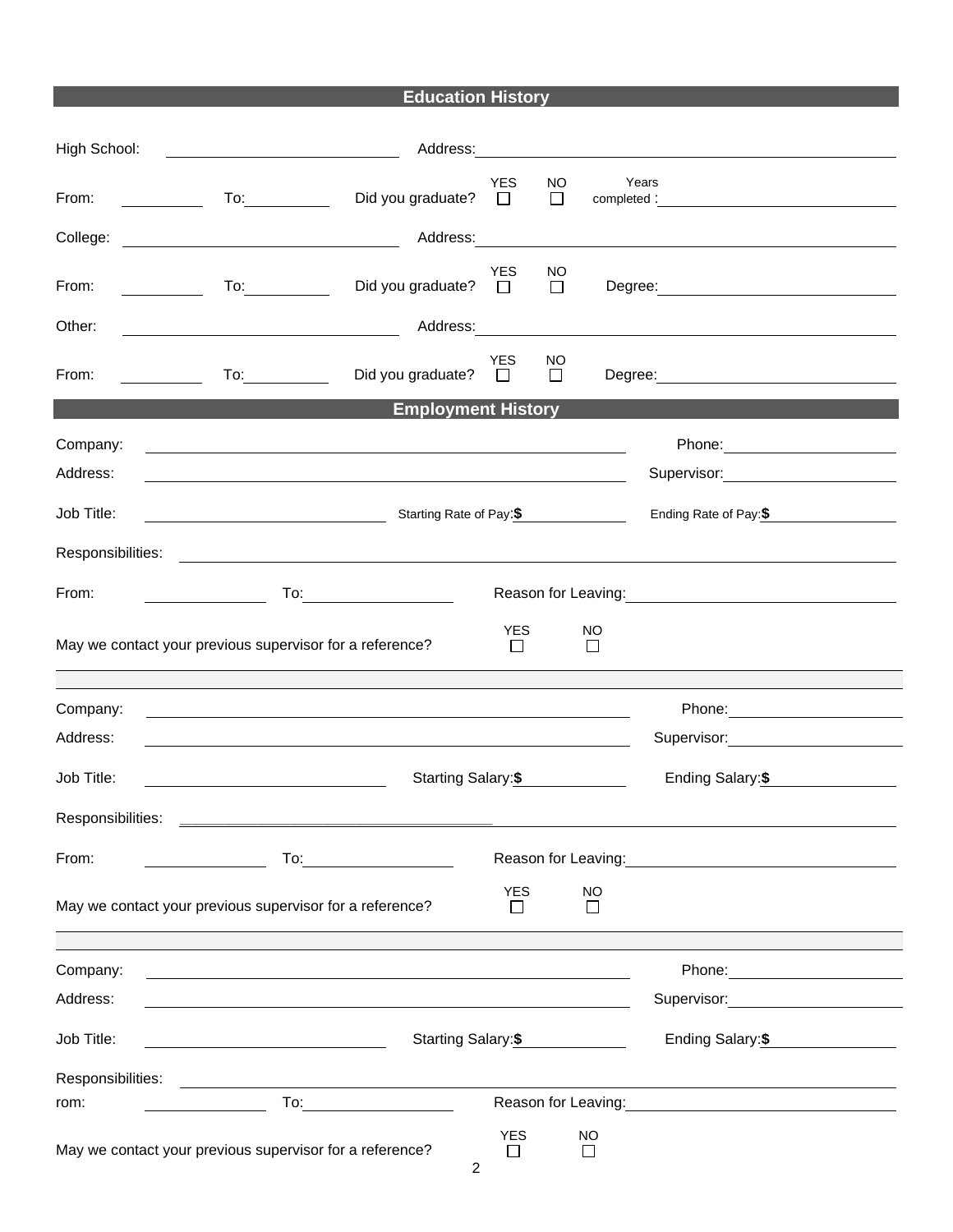|                                                   |               | Please list two personal or professional references. |                |                                                                                                                                         |                 |               |                                       |                                                                                                                                                                                                                                |
|---------------------------------------------------|---------------|------------------------------------------------------|----------------|-----------------------------------------------------------------------------------------------------------------------------------------|-----------------|---------------|---------------------------------------|--------------------------------------------------------------------------------------------------------------------------------------------------------------------------------------------------------------------------------|
| Full Name:                                        |               |                                                      |                |                                                                                                                                         |                 |               |                                       |                                                                                                                                                                                                                                |
| Company:                                          |               |                                                      |                | <u> 1980 - John Stein, marking and de Britain (b. 1980)</u>                                                                             |                 |               |                                       | Phone: The Communication of the Communication of the Communication of the Communication of the Communication of the Communication of the Communication of the Communication of the Communication of the Communication of the C |
| Address:                                          |               |                                                      |                |                                                                                                                                         |                 |               |                                       |                                                                                                                                                                                                                                |
| Full Name:                                        |               |                                                      |                |                                                                                                                                         |                 |               |                                       | Relationship: Note and the set of the set of the set of the set of the set of the set of the set of the set of the set of the set of the set of the set of the set of the set of the set of the set of the set of the set of t |
| Company:                                          |               |                                                      |                | <u> 1980 - Jan Stein Stein Stein Stein Stein Stein Stein Stein Stein Stein Stein Stein Stein Stein Stein Stein S</u>                    |                 |               |                                       | Phone: The contract of the contract of the contract of the contract of the contract of the contract of the contract of the contract of the contract of the contract of the contract of the contract of the contract of the con |
| Address:                                          |               |                                                      |                |                                                                                                                                         |                 |               |                                       |                                                                                                                                                                                                                                |
|                                                   |               |                                                      |                | <b>Explain Interest in Position</b>                                                                                                     |                 |               |                                       |                                                                                                                                                                                                                                |
|                                                   |               |                                                      |                |                                                                                                                                         |                 |               |                                       |                                                                                                                                                                                                                                |
|                                                   |               |                                                      |                |                                                                                                                                         |                 |               |                                       |                                                                                                                                                                                                                                |
|                                                   |               |                                                      |                |                                                                                                                                         |                 |               |                                       |                                                                                                                                                                                                                                |
|                                                   |               |                                                      |                |                                                                                                                                         |                 |               |                                       |                                                                                                                                                                                                                                |
|                                                   |               |                                                      |                | <b>Disclaimer and Signature</b>                                                                                                         |                 |               |                                       |                                                                                                                                                                                                                                |
| or organizations for furnishing such information. |               |                                                      |                | I give Crown Enterprises the right to investigate all references and to secure any additional information about me. I hereby            |                 |               |                                       | release from liability Crown Enterprises and its representatives for seeking such information and all other persons, corporations,                                                                                             |
| prohibited by local, state or federal law.        |               |                                                      |                | on this application is used for the purpose of limiting or excusing any applicant's consideration for employment on a basis             |                 |               |                                       | Crown Enterprises is an Equal Opportunity Employer. Crown Enterprises does not discriminate in employment and no question                                                                                                      |
|                                                   |               |                                                      |                | wish to be considered for employment, it will be necessary to fill out a new application.                                               |                 |               |                                       | This application is current for only 90 days. At the conclusion of this time, if I have not heard from Crown Enterprises, and I still                                                                                          |
| considered.                                       |               |                                                      |                | or incomplete information in this application will provide grounds for discharge. Unsigned and undated applications will not be         |                 |               |                                       | I certify that the statements I have made here on this application are true and complete. I understand that if I am hired, any false                                                                                           |
| Signature:<br>Date:                               |               |                                                      |                |                                                                                                                                         |                 |               |                                       |                                                                                                                                                                                                                                |
|                                                   |               |                                                      |                | Crown Enterprises, Inc. dba: Sportsman & Ski Haus dba: Tri-State Outfitters                                                             |                 |               |                                       |                                                                                                                                                                                                                                |
|                                                   |               |                                                      |                | Crown Enterprises, Inc. is an Equal Opportunity Employer, committed to a diverse and inclusive work environment.<br><b>AVAILABILITY</b> |                 |               |                                       |                                                                                                                                                                                                                                |
|                                                   |               | Part-time (2+ days/week 8-28 hours)                  |                |                                                                                                                                         |                 |               | Full-time (4-5 days/week 36-40 hours) |                                                                                                                                                                                                                                |
|                                                   |               |                                                      |                | Please place an "x" in all times you are available to work:                                                                             |                 |               |                                       |                                                                                                                                                                                                                                |
|                                                   | <b>SUNDAY</b> | <b>MONDAY</b>                                        | <b>TUESDAY</b> | <b>WEDNESDAY</b>                                                                                                                        | <b>THURSDAY</b> | <b>FRIDAY</b> | <b>SATURDAY</b>                       |                                                                                                                                                                                                                                |
| morning                                           |               |                                                      |                |                                                                                                                                         |                 |               |                                       |                                                                                                                                                                                                                                |
| afternoon                                         |               |                                                      |                |                                                                                                                                         |                 |               |                                       |                                                                                                                                                                                                                                |
| evening                                           | n/a           |                                                      |                |                                                                                                                                         |                 |               |                                       |                                                                                                                                                                                                                                |
| Special Notes regarding availability:             |               |                                                      |                |                                                                                                                                         |                 |               |                                       |                                                                                                                                                                                                                                |
|                                                   |               |                                                      |                | 3                                                                                                                                       |                 |               |                                       |                                                                                                                                                                                                                                |

 $YES$ 

**References**

Reason for Leaving:<br>May we contact your previous supervisor for a reference?  $\square$ 

May we contact your previous supervisor for a reference?

## 3